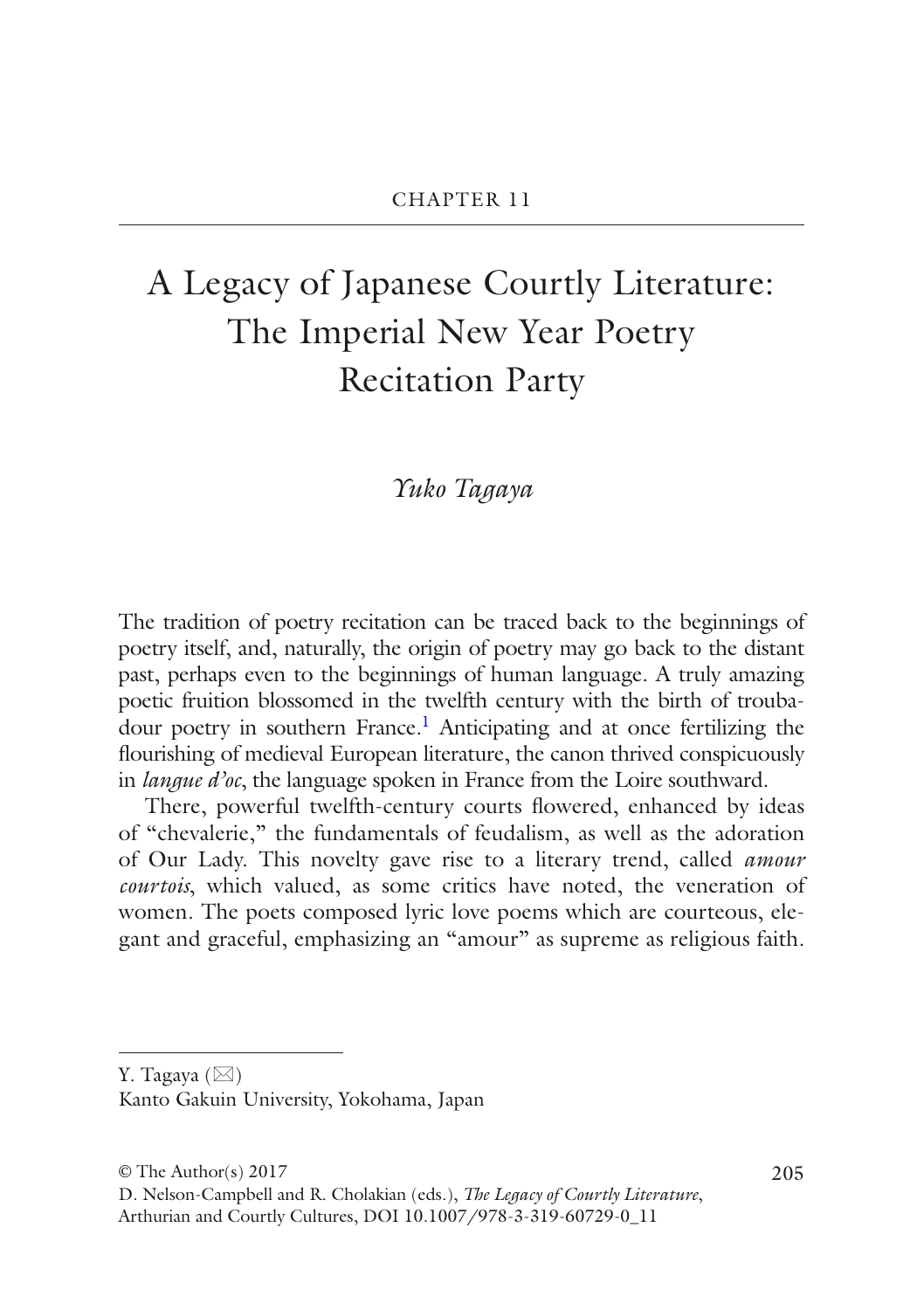The innovative Guillaume IX (1071–1126) is regarded as the frst of the troubadours. Then came Cercamon, Jaufre Rudel, Marcabrun, and many others. However, with the advent of the Albigensian Crusade (1209– 1229), poetic expression in southern France began to decline and a great many poets scattered widely throughout Europe, particularly to Italy.

Eleanor of Aquitaine (c. 1122–1204), granddaughter of Guillaume IX, is one of the most important noblewomen in the history of medieval French literature. She cultivated literary arts and patronized the troubadours. During her marriage to Louis VII in 1137, it is said she invited Bernard de Ventadour and other gifted troubadours to her court, thus transplanting the elegant courtly literary culture to northern France, where a literary culture was inherited from the already burgeoning Provençal area of France. In the north, *trouvères* or poets of literary culture composed, in *langue d'oïl*, not only lyric poems imbued with *amour courtois* but also *chansons de geste*, courtly romances, and religious lyrics. Eleanor divorced Louis VII in 1152 and married Henry II, Duke of Normandy and King of England, in the same year. Once again, she brought along literary culture, this time to England. Her daughter, Marie de Champagne (1145–1198), emulated her mother's cultural support and patronized poetic activity, so that richly gifted poets, for example, Chrétien de Troyes, Gace Brulé, and Guiot de Provins, played a lively part at her court. In the thirteenth century, her grandson, Thibault de Champagne, was a great heir of the same tradition. Thus, through the tasteful and aristocratic efforts of noble ladies and their poets, the courts of France and England came to enjoy a radical literary prosperity, which today is the treasure of European literature—still very much part of the shared legacy of medieval courtly tradition.

# KYUCHU UTAKAI HAJIME (宮中歌会始)

Amazingly, during a similar period, 794–1185, the Court-period of the Heian (平安) Era, considered the summit of Japanese courtly cultural achievement, Japanese literature shared in a legacy of courtly literature. Courtly literary culture saw its zenith as many gifted noble ladies composed *waka* (和歌) poems and narratives. Of primary importance in the context of Japanese courtly literature, the tradition of *waka*, a genre of Japanese poetry, must naturally be highlighted. In particular, two eminent heritages should be mentioned: the Imperial New Year's Poetry Recitation Party (Kyuchu Utakai Hajime), one of the most important as well as most popular and famous annual imperial ceremonies in Japan;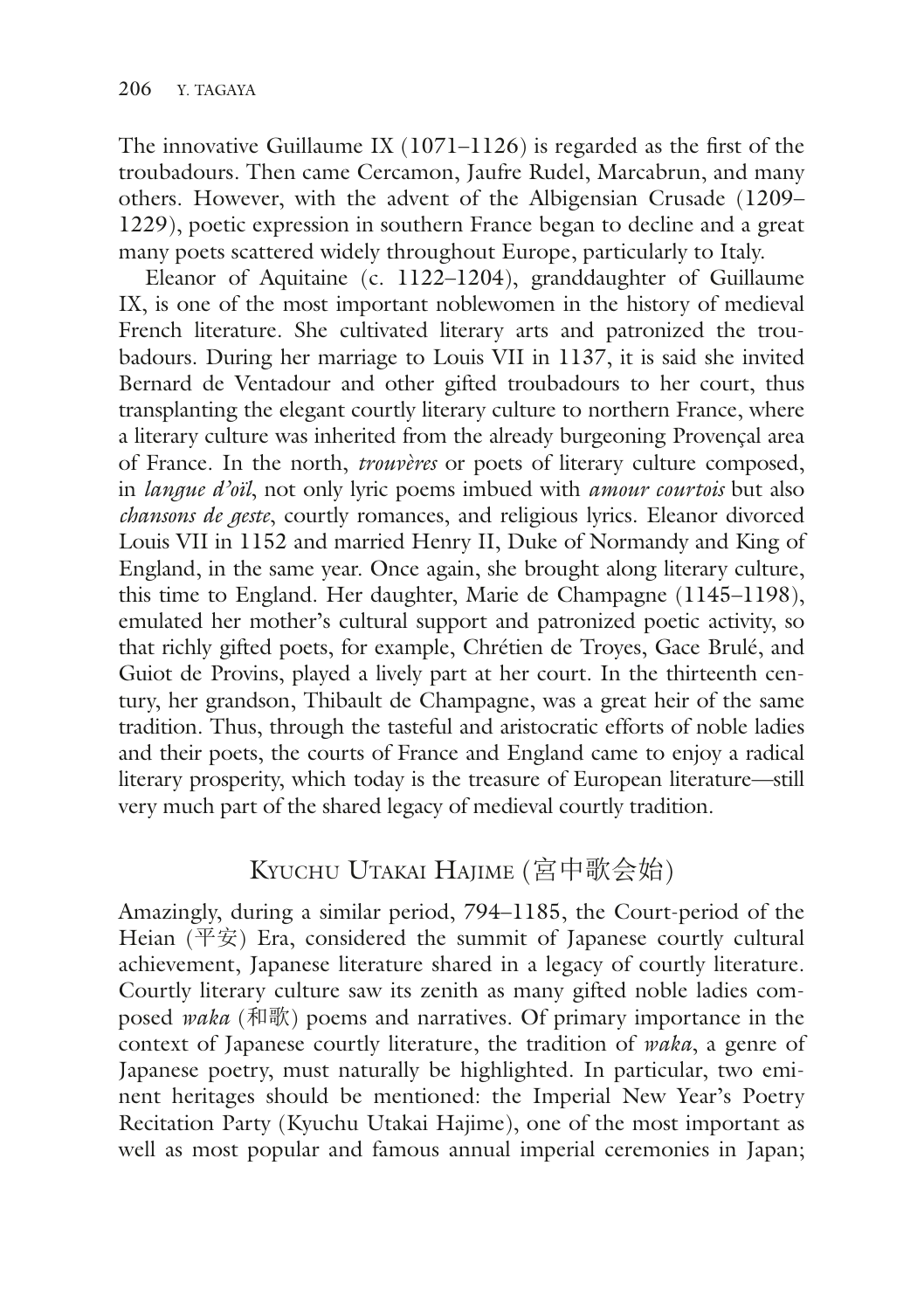and, secondly, the "Hyaku-nin Isshu" (百人一首), one hundred *waka* poems by one hundred poets, also very popular and famous, which will be discussed below.

One of the generic predecessors of Kyuchu Utakai Hajime is usually called the "Utakai" (歌会), or Poetry Recitation Party, of the Heian Period[.2](#page-11-0) When we consider Kyuchu Utakai Hajime as a legacy of Japanese courtly literature, the tradition of the formal recitation of Japanese poetry is extremely important because, from its earliest stage, it has always been recited on certain occasions, that is, under certain circumstances, and at poetry parties both in and out of the court. This Japanese tradition of poetry can be traced back to the *Man'yo*-*shu* (万 葉集) (see Takagi et al. eds. 1957–1962), the oldest Japanese poetry anthology which appeared in the eighth century.<sup>3</sup> The poems included were composed not only by emperors, Imperial family members, and nobles, but also by the common people like *sakimori* (防人)—originally peasants ordered to go to the western frontier as defense soldiers (Vol. 4, Bk. XX). Also not to be overlooked are the *Kayo* (歌謡), ancient Japanese ballads inserted in the *Kojiki* (『古事記』), the oldest Japanese record of ancient events, offered to Empress Regnant Genmei (元明) in 712. After the *Man'yo*-*shu*, in the period from 905 to 1439, twenty-one poetical anthologies were compiled under imperial command. In addition, a great many private editions of poetry anthologies were compiled by Imperial family members and other nobles. In this chapter, the Japanese New Year's Ceremony called Kyuchu Utakai Hajime is examined, while Hyaku-nin Isshu is mentioned, as it is necessary also to take into consideration the tradition of Japanese poetry and its recitation.

#### Today's Kyuchu Utakai Hajime

In Japan, the Kyuchu Utakai Hajime is held every year in mid-January under the patronage of His Majesty the Emperor of Japan at the State Chamber of the Court.[4](#page-11-0) The theme for the *waka* poems of the year is decided by His Majesty the Emperor precisely one year in advance. The theme is then announced widely through the Japanese media. Anyone at any age, Japanese or not, whether living inside or outside Japan, can submit a poem. Poems presented to the Court are accepted until the deadline, September 30. Such poems are screened and evaluated carefully, and fnally the poems to be recited at the party are selected.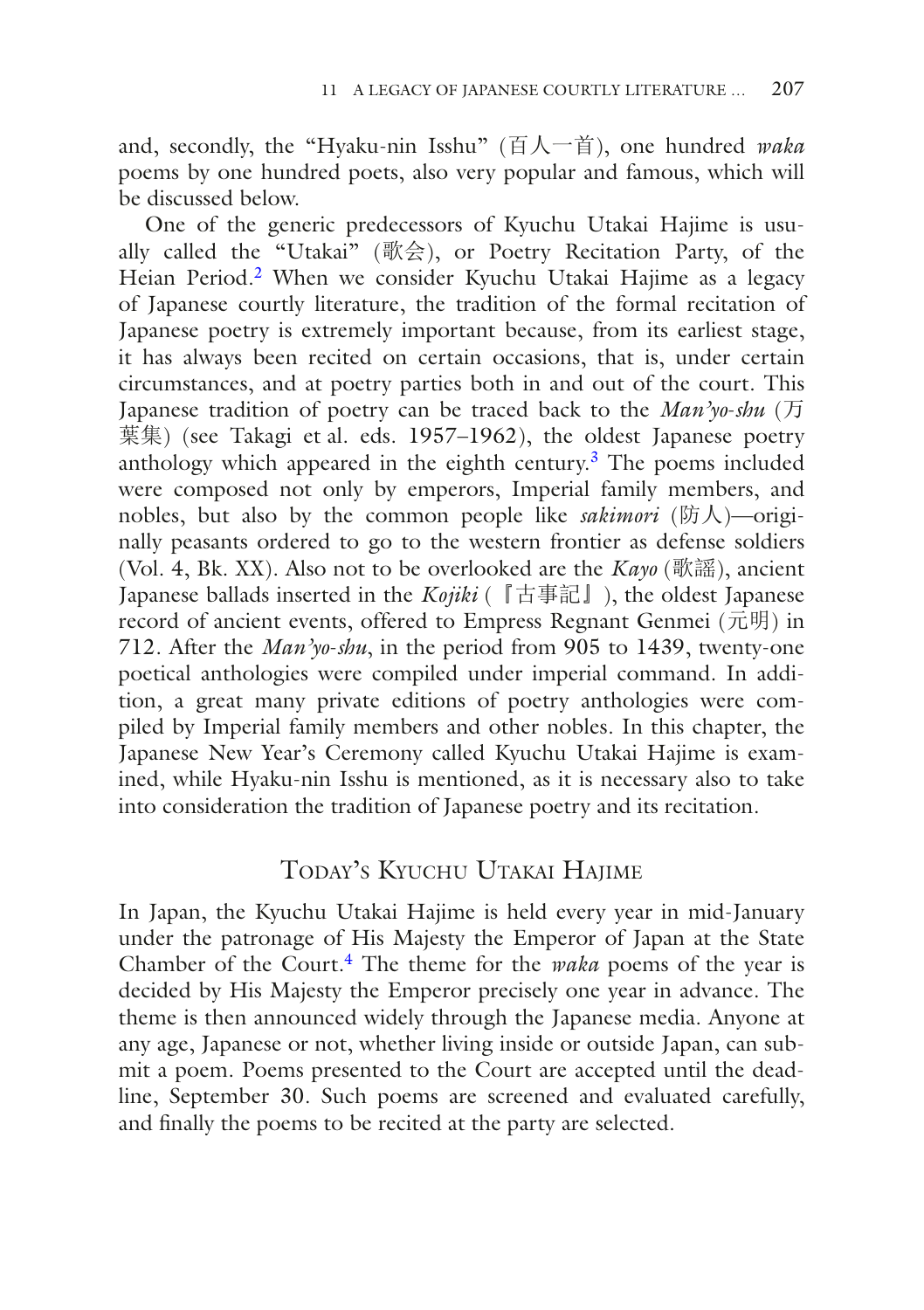On the day of the Kyuchu Utakai Hajime, the creators of the selected poems are invited to the Court Palace. The ceremony begins at 10:30 in the morning, when all those expected are in attendance. The program is carried out in a traditional way. A recitation with special tunes and intonations in the traditional manner is called "Hikoh" (披講). It is performed by specialists who perform the following roles: a "Dokuji" ( 読師) presides at the ceremony without saying a word. A "Koji" (講師), after introducing the poem's title, the poet's name, and current home (Japanese region or other nationality), reads the work aloud without any music. Then a "Hassei" (発声) recites the poem with a special tune in the traditional way. Next, more than four individuals, called "Kosho" (講 頌), join him and recite the poem in unison.

To summarize: frst, the poems selected from those submitted are recited. Then the other poems are recited in the following order: the representative selector's poem, the poem of the "meshudo" ( $\mathbb{Z} \setminus \mathbb{Z}$ ), who is the poet chosen to recite his poem on the day of the ceremony, and then one representative poem by a member of Imperial blood (皇族), not of the Imperial family (天皇ご一家). Next, the poems of the Crown Princess, of the Crown Prince, and of Her Imperial Majesty the Empress are recited. After all these are recited, then, fnally, the poem of His Majesty the Emperor is delivered three times. The recitation is then over. The entire ceremony is broadcast on Japanese television.

## THE BACKGROUND OF THE KYUCHU UTAKAI HAJIME

The background of the Kyuchu Utakai Hajime may be considered from at least two aspects: the poetic literary tradition and that of the poetic recitation itself.

#### *The Background of the Kyuchu Utakai Hajime: Poetic Literary Tradition*

Today, Japanese *waka* exists as a strict form of Japanese short poem consisting of 31 syllables, arranged in lines of 5–7–5–7–7 syllables, also known as *tanka* (短歌) format, though in ancient Japan various verse forms of *waka* were popular, and these are easily found, for example, in the *Man'yo*-*shu*. As time passed, verse forms other than *tanka* went into decline and *tanka* came to be the representative verse form of *waka*, now defning Japanese poetry.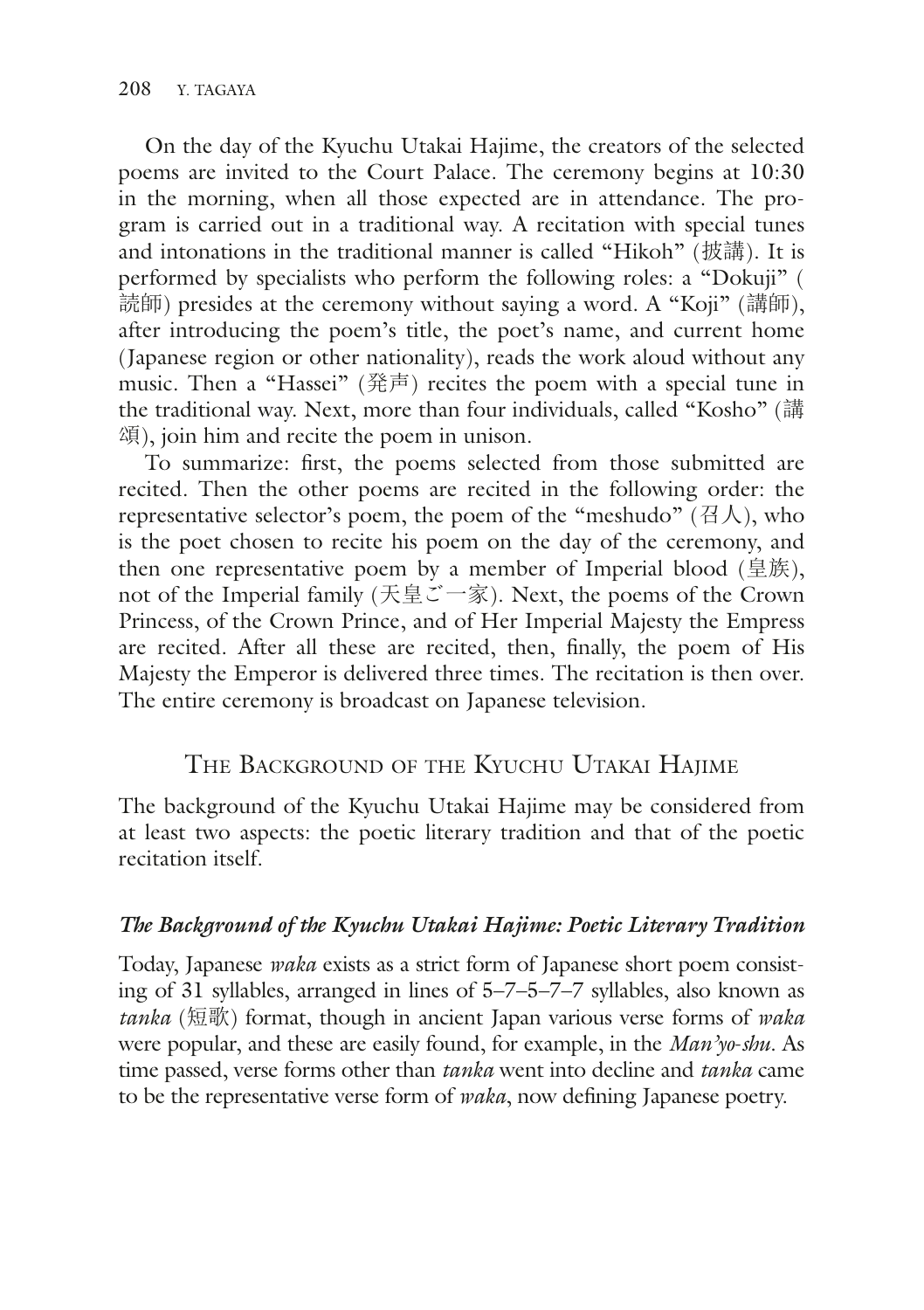#### *Man'yo-Shu, Bk. XII, Call-and-Response Poem*

*Man'yo*-*shu* no. 3101 is a dialogued calling-out poem in which a man asks a maiden who and what she is, and no. 3102 is its reply poem, the composer of which denies answering because the author of the calling poem is a stranger.<sup>5</sup> To make one's true name known would mean to accept the sovereignty of the one to whom the name is told, or to entrust all into the hands of that party. It is an ancient and courtly convention. The frst poem of the *Man'yo*-*shu*, composed by Emperor Yuryaku (雄略), the twenty-frst Emperor, and a very famous one among the Japanese people, is also a call-and-response poem.[6](#page-11-0) Emperor Yuryaku asks a beautiful maiden who and what she is and where she lives. He also adds that he will tell her who and what he is. The *Man'yo*-*shu* no. 20 and no. 21, also very popular, are another pair in call-and-response form.[7](#page-11-0) The pair has been considered as an expression of affection between Princess Nukata-no-Ohkimi (額田王), a favorite lady of Emperor Tenji (天智) the thirty-eighth Emperor (r. 668–671), and Prince O'ama-no-Oji (大海人皇子), younger brother of Emperor Tenji and later Emperor Tenmu (天武) himself. Thus, this pair of poems has been interpreted as an expression of their taboo (and therefore secret) love. Recently, another interpretation has become more persuasive: because the poems are recited at a formal public banquet which Emperor Tenji himself attended, the pair of poems did not express an actual love affair but a fctitious or imaginative one.

### *Man'yo-shu, Bk. III, Yamanoue-no Okura's* (山上憶良) *Poem of Taking Leave from a Banquet*

Another example, no. 337, is Okura's poem expressing his leave-taking from a banquet: "I, Okura, am now taking my leave from the banquet because my children are crying in waiting for me and their mother may be also waiting for me.["8](#page-11-0) The poem may actually have been recited aloud in the presence of the other banquet guests.

### *The Background of Kyuchu Utakai Hajime: The Poetic Recitation Tradition*

It must be stressed that all these poems are expected to be recited aloud in public. Almost all the poems are united by the expectation of their performance. Specifc details of the poetic recital tradition are given below.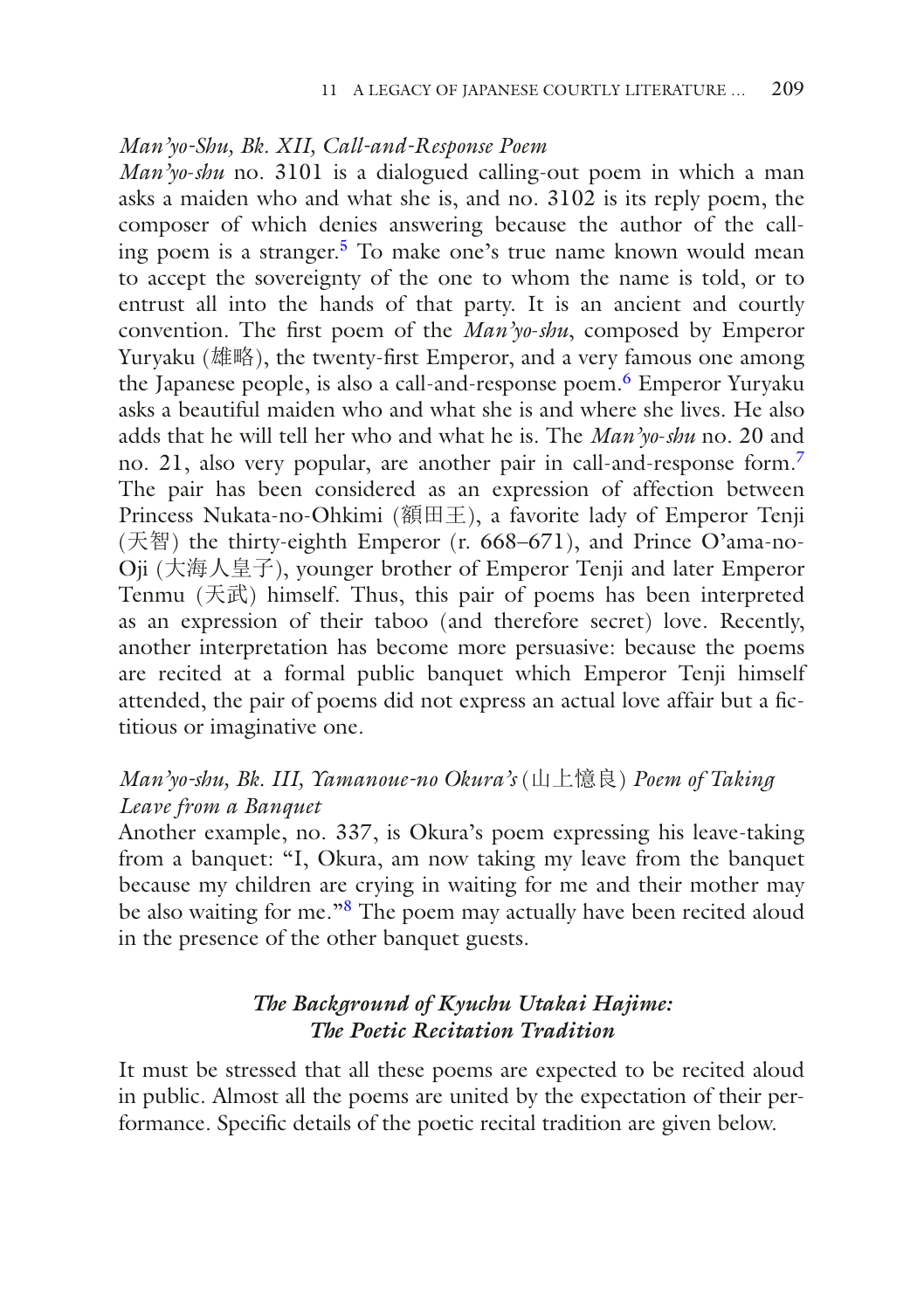#### *Utagaki* (歌垣)

One of the most ancient examples of reciting poems is *Utagaki*, found in the *Kojiki*: songs sung between two people in turn and in public. They are performed at *ichi* (市), a fair, in the spring, when men and women come to sing and dance together with the intention of a marriage meeting in a group. The songs are naturally often tinged with an amorous intent, though in some cases, especially in later periods, this does not always signify an actual love affair but sometimes an imagined one.

One such song shows a scene of a dispute between two powerful reallife nobles: Oke-no-mikoto (袁礽命) and Shibi (志毘)[.9](#page-11-0) Oke wished to woo Princess O'uo (大魚). Before him, Shibi, taking O'uo's hand, sings to court her, in response to which Oke sings in reply with sarcasm and ridicule. The two keep on singing back and forth. Superfcially, the situation of the song is a dispute over a beautiful princess. However, in its background, a political hostility is suggested because, as a historical fact, Oke, along with his younger brother, attacked and killed Shibi the next morning. The brothers then ascended to the throne in turn. Besides the political background, the importance of *Utagaki* is that the songs are to be performed in public.

### *Kanshi* (漢詩)

Among the nobles from the Nara to Heian Periods (710–1185), *kanshi*, the Chinese-styled Japanese poems (using Chinese characters), were always very popular, and the noblemen might be asked to compose them at any occasion[.10](#page-11-0) Along with *waka*, they were recited among the imperial family and the nobles. Representative anthologies such as the *Kaifu*-*so* (『懐風藻』), Japan's oldest anthology of *kanshi* completed in 751, and the *Wakan*-*roei*-*shu* (『和漢朗詠集』), selected and compiled by Fujiwara-no Kintoh (藤原公任) about 1013, reveal that *kanshi* poems were at times recited.

## *Kyokusui-no-en* (曲水の宴)

In the Heian Period, the *Kyokusui-no-en* ceremony was held in March. The original ceremonial idea of the *kyokusui*-*no*-*en* ceremony, imported from ancient China, was to expel every evil and vice in order to achieve purifcation at the waterside. According to *Nihon*-*shoki* (『日本書紀』), the earliest offcial chronicles of Japan compiled in 720, *Kyokusuino-en* was frst held during the reign of Emperor Kenzo (顕宗), the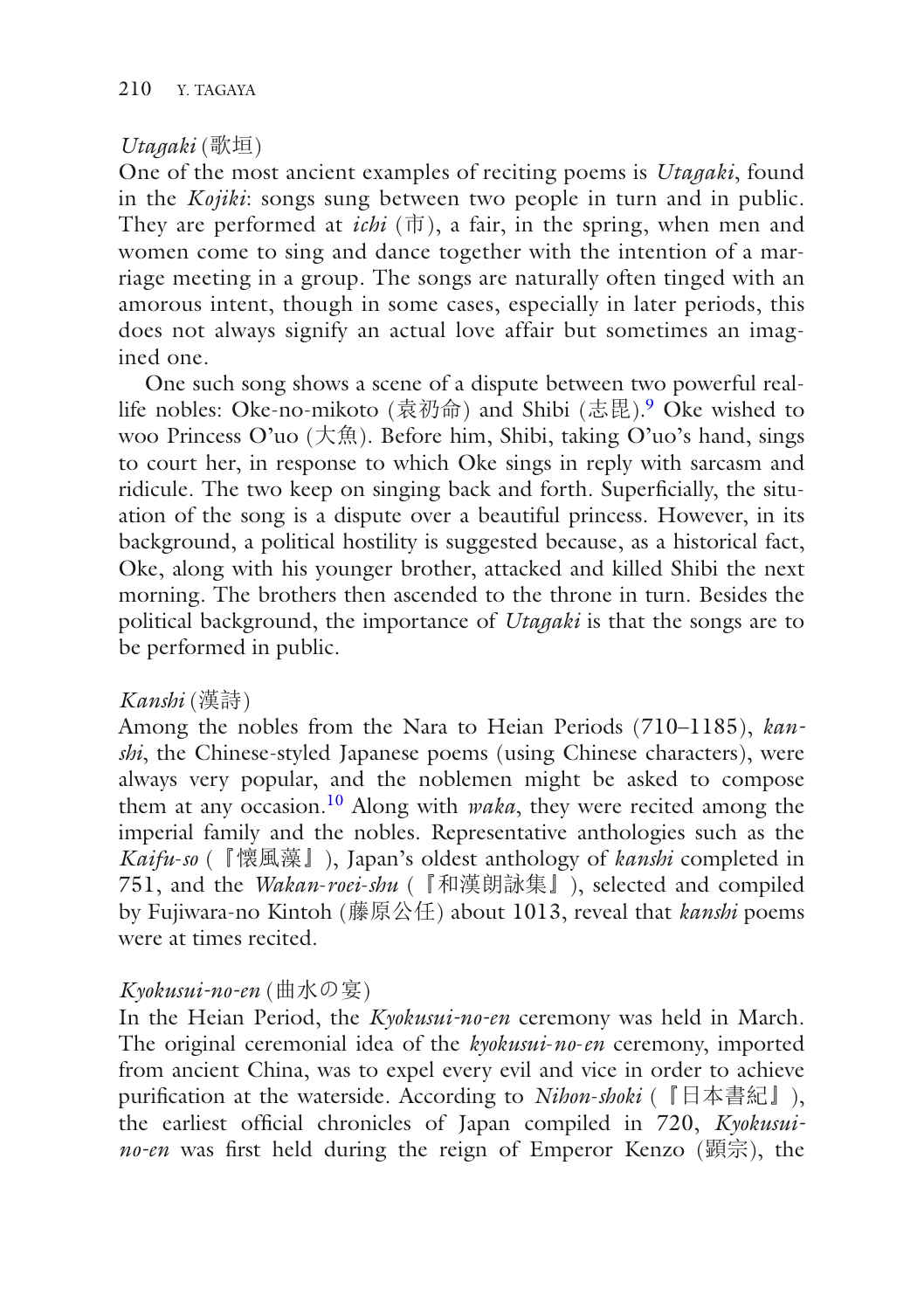twenty-third Emperor (r. 485-487).<sup>[11](#page-11-0)</sup> In the Heian Period, the *kyokusuino-en* was held as a special seasonal feast inside and outside the Court Palace. At the party, every attendant, the imperial family and the nobles, while seated by a stream in a garden, would compose a *waka* poem by the time a foating cup flled with *sake* (酒), Japanese wine, foated down before them.

#### *Toka* (踏歌)

*Toka*, a kind of song and dance, was imported originally from ancient China and during the reign of Empress Regnant Jito (持統), a daughter of Emperor Tenji and the Empress consort of Emperor Tenmu, herself the forty-frst Empress (r. 690–697), it was performed by Chinese people.[12](#page-11-0) *Toka* gained popularity and gradually became adapted into the Japanese poetic tradition, mingling with *Utagaki*. By the end of the Nara Period (710–784), the genre had come to be assimilated by *toka*. In the Heian Period, *toka* were performed as a ceremonial form of song and dance, as one of the customary amusements of the imperial court. Thus, *toka* have been performed as part of festival parties in the New Year season. Also, performances of *toka* formally became one of the regular annual festival events during the reign of the Emperor Kanmu (桓武), the fftieth Emperor (r. 781–806).

Originally, *toka* were performed all night long by men and women all together, but later came to be segregated into *otoko*-*toka* (男踏歌) for male nobles and *onna*-*toka* (女踏歌) for female nobles. Still more, unnecessary parts were gradually phased out and *toka* became polished and refned. The *toka* performance for noblemen was held on January 14, while for noblewomen it was held on January 16. (The January 15 is a full moon night.) The former tradition died out in 983, so that only the female nobles' *toka* endured thereafter.<sup>13</sup> This, too, fell into decline in the sixteenth century. However, *toka* survives today in some shrines.

#### *The Tradition of Poetic Recitals in Literature*

Classical Japanese literature features an extremely large number of witnesses to scenes of poetic composition, of recitation parties, and of other poetry-related events. For example, in *Makura*-*no*-*Soshi* (『枕草子』), *The Pillow Book*, composed by Sei-shonagon (清少納言), one scene depicts a prince, who so excellently recites a composition by Bo Juyi/Po Chü-I (白居易), a popular Chinese poet, that noblewomen seem to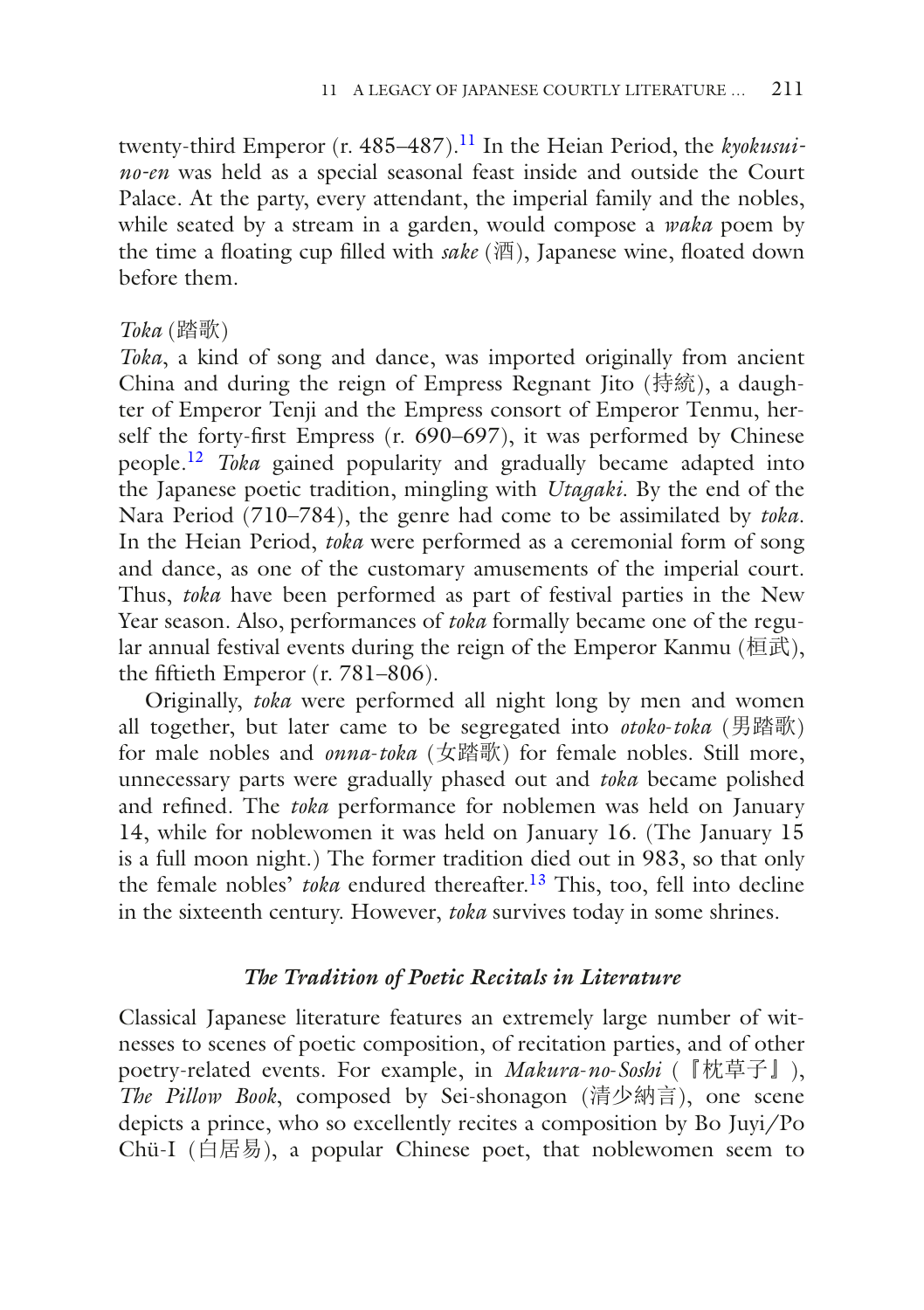appear from everywhere to hear it[.14](#page-11-0) *Kanshi* was regarded as a necessary accomplishment for male nobles, but not of female nobles, for whom the accomplishment of *waka* poems was required. By the same token, *waka* were also an inevitable part of the education of male nobles, without which talent they could not be respected. Likewise, noblewomen learned *kanshi* as well as *kanbun* (漢文), books written in Chinese characters. Sometimes noblewomen, such as Murasaki-shkibu (紫式部) (c. 973–c. 1014), famous author of *Genji Monogatari* (『源氏物語』), *The Tale of Genji*, and Sei-honagon, were actually more thoroughly cultured than the average noblemen.

# *The Path to the* Utakai Hajime

In the Heian Period, *utakai* parties and *uta*-*awase* contests were often held on various occasions. An *utakai* is any kind of poetry composing party where people create *waka* poems on a given theme. Each poem is written on a *tanzaku* (短冊), a strip of paper dedicated to *waka* writing. *Utakai* were held very frequently in the Heian Period in connection with various annual ceremonies, rites, feasts, and festivals.

*Uta*-*awase* is a poetry competition party consisting of two sides (left and right), in which a pair of nobles (one from the left and one from the right) composes a poem on the same theme, after which the poems are judged for quality. Between the two sides, the one with more winners prevails in the competition.

A great many episodes of *uta*-*awase* were recorded, especially in the Heian Period. At a certain *uta*-*awase* party in the Heian Period ("Tentoku Uta-awase" 天徳歌合 in 960), a noble famous for his voice recited beautifully, but he made an irreparable error: he recited a poem different from the one he should have recited. Because of the error, the poet whose poem was recited in the wrong order could not be judged to be the better poet through no fault of his own.<sup>[15](#page-11-0)</sup>

An episode about another party tells of a pair of noblemen who both composed a most admirable poem on the theme of love. It was diffcult to say which of the two was better, but one poem was fnally judged as the winner. It is said that the one who lost the competition became ill, retired to bed, losing much of his appetite, and finally died.<sup>16</sup> The ancient account shows that to compose an excellent *waka* was an essential accomplishment for a noble.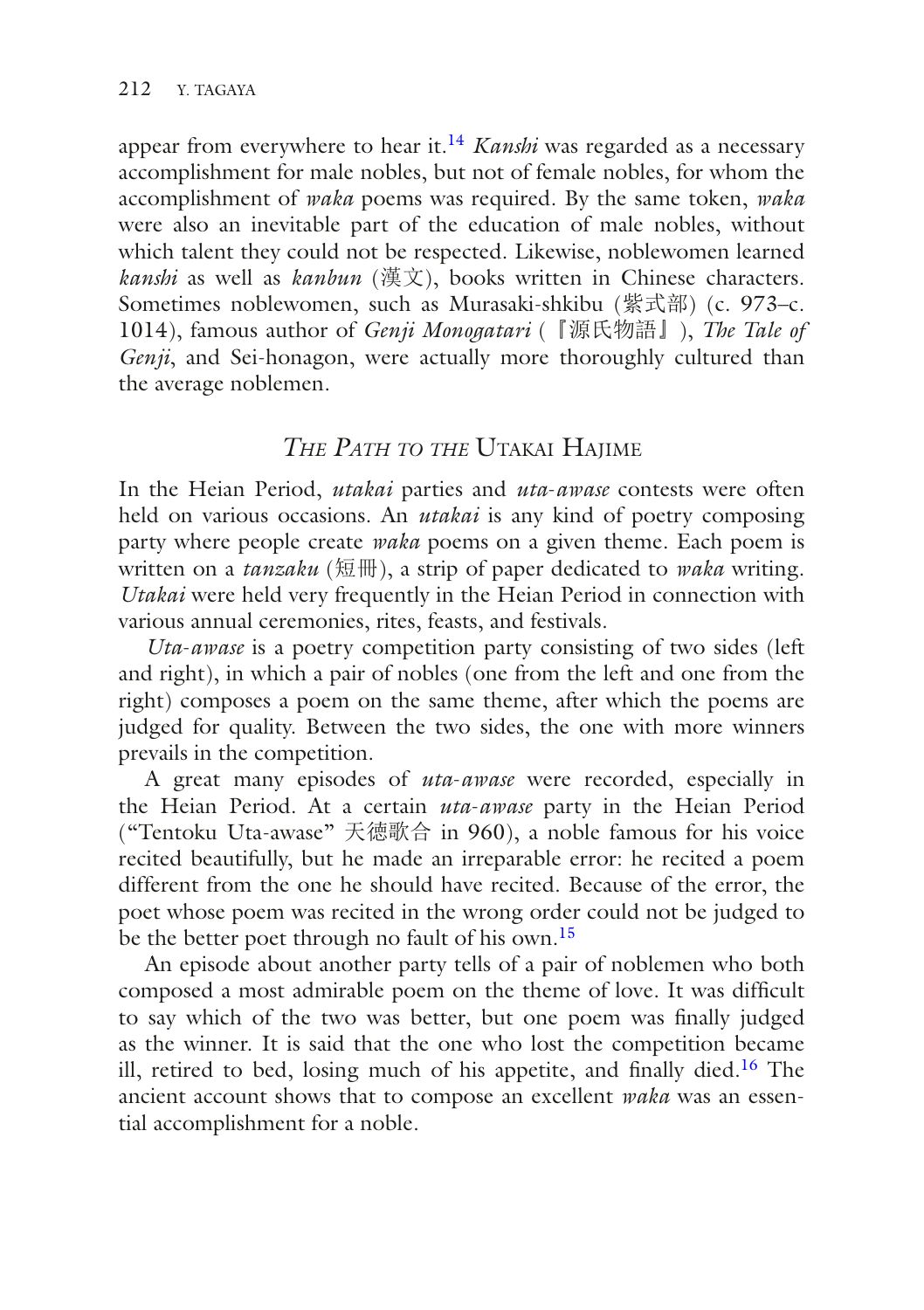An *utakai* organized and held by an emperor is given a special name: *uta*-*go*-*kai* ("go-" is an honorary prefx for noblemen). The frst *uta*-*gokai* of the year is "*Uta*-*go*-*kai Hajime*" ("*hajime*" means "frst"). The origin of the Uta-go-kai Hajime is uncertain. A historical record discloses that an *uta*-*go*-*kai* was held as early as the early years of the (post-Heian) Kamakura Period (1185–1333). A usually trustworthy Japanese encyclopedia reports that the frst record of an Uta-go-kai Hajime appears in a description of January 13, 1202 in *Meigetsu*-*ki* (『明月記』), a diary written by Fujiwara-no Teika (藤原定家), a most famous *waka* poet  $(1162–1241).$ <sup>17</sup> However, Nakajima (1995: 26) and the home page of the Imperial Household Agency suggest another view: it is recorded in the *Geki*-*nikki* (『外記日記』), a journal of one section of the court offce, a description of the frst "Dairi-Uta-*go*-*kai* Hajime" (内裏歌御会始) (an Uta-go-kai Hajime held at the imperial court), on January 15 in the fourth year of Bun'ei ( $\overrightarrow{\chi}$ ) (1267) in the middle of the Kamakura Period, during the reign of Emperor Kameyama (亀山).

A good number of references in the *Geki*-*nikki* have been found, as pointed out above. However, the records in the *Geki*-*nikki* cannot today be confrmed. The *Geki*-*nikki* itself is said to be scattered and lost (Kimoto 1979: 92) and no author has yet been verifed to authenticate the records[.18](#page-11-0)

According to my research, the frst Uta-go-kai Hajime in reliable historical records appears in descriptions written between January 22 and January 26 in the year 1262 (Kocho 2 [弘長二]) in *Zokushigu*-*sho* (『 続史愚抄』), which tell of "*Waka*-*go*-*kai Hajime*" (和歌御會始). For its authority, *Zokushigu*-*sho* uses *Meidaiburui*-*sho* (『明題部類抄』), which is a book about *waka* poems. The next year, in the description between January 20 and January 25 in 1263 (Kocho 3 [弘長三]), "*Waka*-*gokai Hajime*" (和哥御會始) is again described.[19](#page-11-0) Still more, it refers to "Dairi-Shiika-go-kai Hajime" (内裏詩歌御會始) (the frst imperial court party of Chinese-styled poems, *kanshi*, as well as *waka* poems) in the description of January 13 in Bun'ei (文永) 2 (1265).<sup>20</sup> Therefore, before the *waka* party on January 15, 1267, at least a few Uta-go-kai Hajime were held, according to certain historical records.

Concerning the description of the Utakai Hajime or Uta-go-kai Hajime allegedly held on January 13, 1202, the authority for which is *Meigetsuki*, neither the words "*Utakai Hajime*" nor "*Uta*-*go*-*kai Hajime*" can be found in the text itself or in Imagawa's modern Japanese translation  $(1977)$ .<sup>21</sup> It is true, however, there are found the words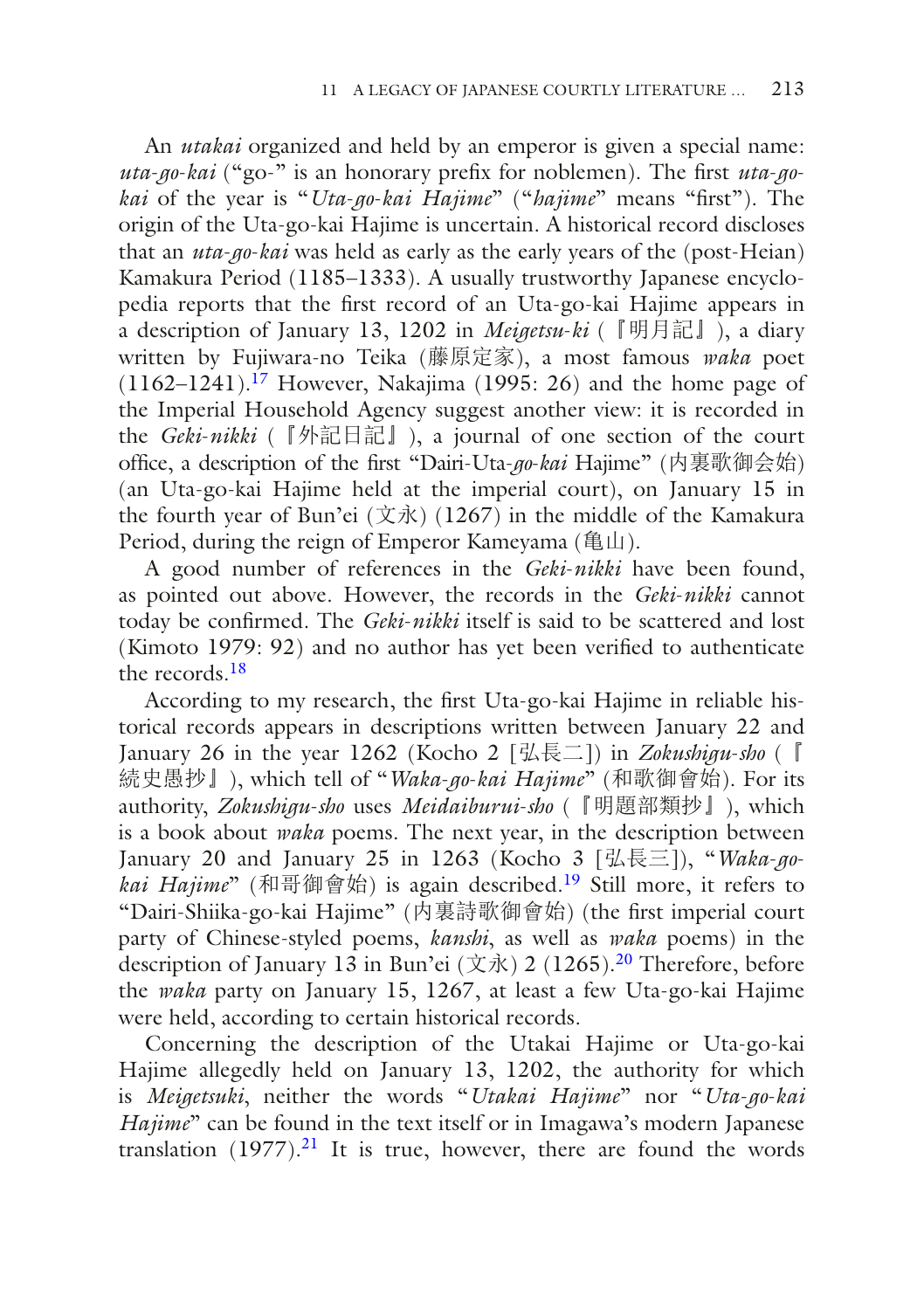"*Shin*'*nen Hajime O*-*uta Dai*" (新年始御歌題), the title(s) of *waka* poems from the beginning of the New Year, and "*Shin*'*nen Saisho no Koto Dai*" (新年最初事題), the title(s) of *waka* poems for the frst event of the New Year. Perhaps the poetry party held on January 13, 1202, may have been the frst poetry party at the Imperial Court of that year. However, the nobility at the time seemed not to fnd any particular signifcance in the frst poetry party of the year.

In the *Kinhira*-*ko*-*ki* (『公衡公記』), a diary of Kinhira, an item from January 17 in the second year of Sho' o (正應二) (1289) states: "*Dairi gokai Hajime*," the frst poetry party of the year at the Imperial Court, was held on that day, when Kinhira copied his *waka* poem on a sheet of paper. He also records the names of those who recited the poems at the party (Hashimoto 1969: 168–170)[.22](#page-11-0) According to *Nihon*-*hyakka*-*zensho* 3 (『日本百科全書 3』1985; 1995: 129), "*Kinri Waka go*-*Kai Hajime*" (禁裏和歌御会始) (the frst *waka* poetry party in the year held at the Imperial Court) is also recorded in the diaries of nobles in the middle of the fourteenth century, although the sources do not give any reliable reference to the origin of Kyuchu Utakai Hajime. As described above, the tradition of the Uta-go-kai Hajime was established as an annual ceremonial party by the middle of the thirteenth century (the middle of the Kamakura Period). During every New Year season, such a party was also held in the subsequent Edo Period (江戸時代) (1603–1867). When the Emperor Meiji (明治) ascended to the throne in the second year of the Meiji Period (明治時代) (1869), he held Uta-go-kai Hajime after his coronation, and thereafter the ceremony has been held every year down to the present (Nakajima 2005: 17–18).

It is true that, as Nakajima (2005: 17) suggests, *uta*-*awase* is a kind of *utakai* and that the Utakai Hajime originates in the Uta-go-kai Hajime. In that author's opinion, however, today's Utakai Hajime is not a mere variation of *utakai* but is one branch of the stream of the *uta*-*awase* tradition. In the case of *utakai*, recital is not always inevitable, but in the case of *uta*-*awase*, recitation of the poems is absolutely necessary.[23](#page-11-0) In the case of *utakai*, it is not always necessary for the composers to assemble in one place. Sometimes, the *waka* poems written down on a *tanzaku* are submitted to the Emperor or Ex-Emperor. Among the collected poems, some excellent ones are copied, edited and compiled on the day of the *utakai*. Considering the true nature of today's Utakai Hajime with respect to poetry recitation, it belongs to the tradition of *uta*-*awase*, even though *utakai* appears in the vanguard of its name. From the Muromachi Period (室町時代) (1336–1573), *utakai* reached the zenith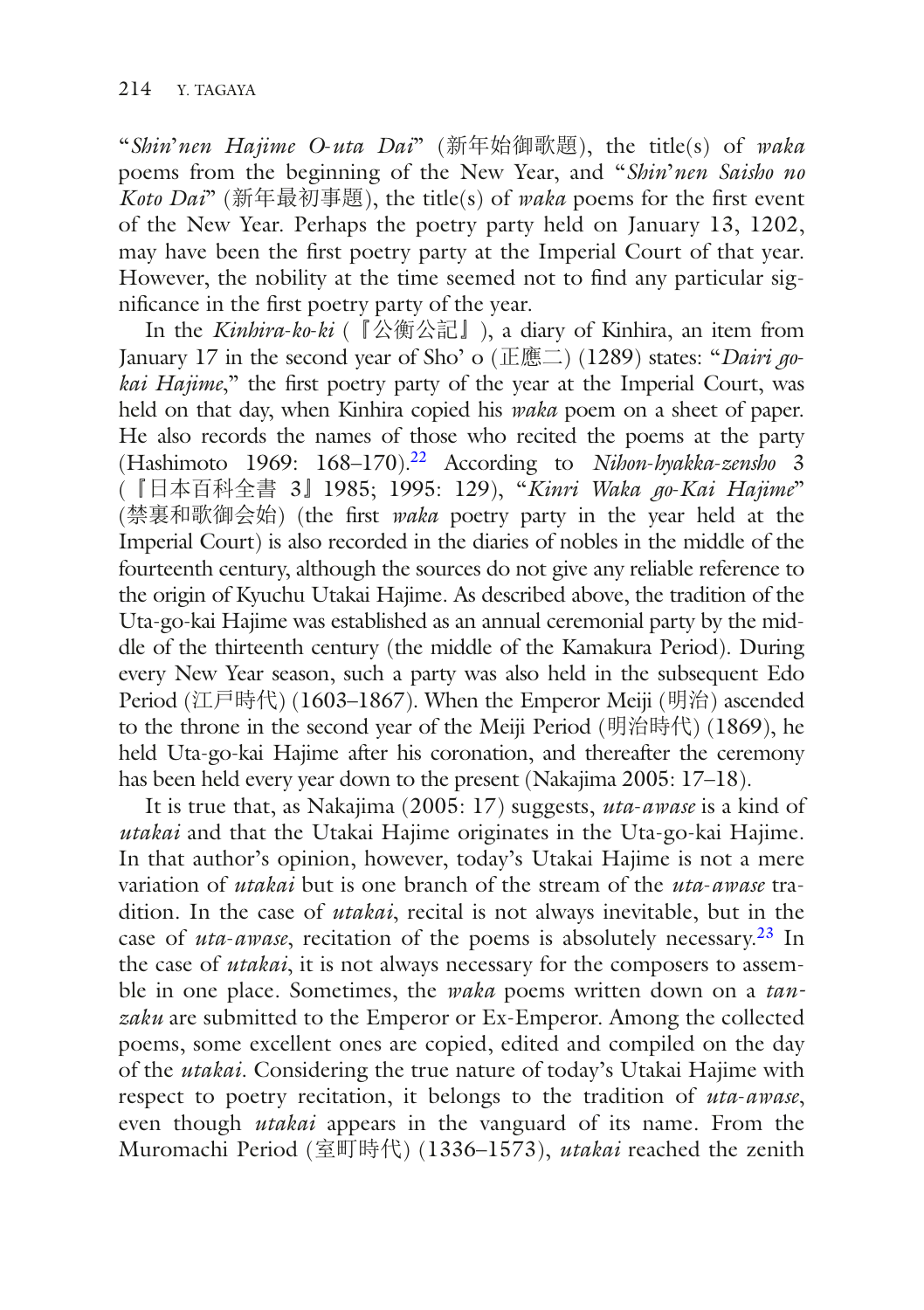of its popularity, with *waka* composers assembling to compose poems. In this case, the poems are always recited.

*Uta*-*awase* as well as *utakai* reached their zenith in the Heian Period and thereafter gradually went into decline. Today, these poetry parties are rarely held. In spite of that, from *uta*-*awase* as well as *utakai*, at least, two legacies have survived and been handed down through Japanese tradition: one is "*Hyaku*-*nin Isshu*", and the other is Kyuchu Utakai Hajime. There are numerous sets of *Hyaku*-*nin Isshu*, among which *Ogura Hyaku*-*nin Isshu* (小倉百人一首)—selected and compiled in the midthirteenth century by Fujiwara-no Teika—is most famous and popular. As a result, even today, *Hyaku*-*nin Isshu* signifes *Ogura Hyakunin*-*Isshu* by Fujiwara-no Teika. It is an excellent introduction to *waka* poems. In the Edo Period, the tradition came to be popular among commoners, and it is widespread and attractive now in its appearance as a game of cards.

Even today it is played as a familiar pastime. The *Hyaku*-*nin Isshu* game consists of two sets of cards: each card of one set shows a full *waka* poem and a portrait of the poet (*yomi*-*fuda* [読み札], or cards to be recited), and each card of the other set shows only the second half of the poem (*tori*-*fuda* [取り札], or cards to be obtained). The simplest way to play the game is as follows: one of the players recites a poem written on a *yomi*-*fuda*) and the other players try to obtain the matching *torifuda* card before anyone else. Sometimes the players are divided into two groups, like the Genji (源氏) and the Heike (平家), which alludes to the historical battle between the two famous clans at the end of the Heian Period. In this case, ffty *tori*-*fuda* cards are put in front of both parties. One participant plays the role of reciting *yomi*-*fuda* and others try to obtain the correct *tori*-*fuda* card. If a card is taken from the other group's side, a *tori*-*fuda* among one's own cards is given to the opposite group. One group wins the game when their side has no further cards to play (due to giving up the cards or giving them to the opposite group). The game may be played on any occasion throughout the year, but today is played especially in the New Year season. That is when various kinds of *karuta* games (any card games involving *yomi*-*fuda* and *tori*-*fuda*) are played. Nowadays, a *Hyaku*-*nin Isshu* tournament is held every year, and whoever wins the frst praise is called "Queen." To win a *Hyaku*-*nin Isshu* game, under any rules, the participants are expected to learn some one hundred *waka* poems by heart. The poems in the *Hyaku*-*nin Isshu* are the best of Japanese *waka* poems. The game has been played since the Muromachi Period. Some poems among those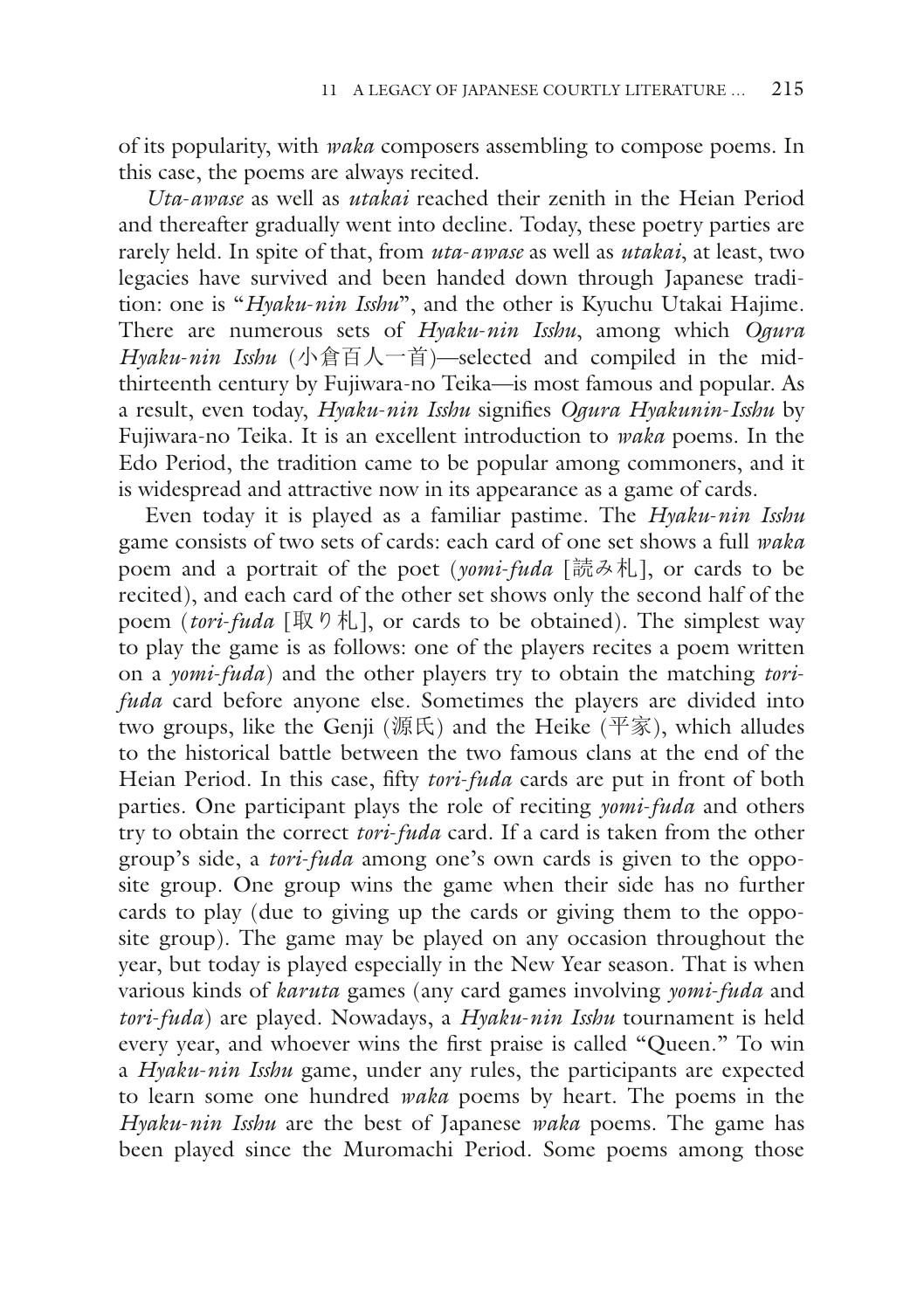one hundred poems are today required reading in the Japanese education curriculum and studied at school, and thus *Hyaku*-*nin*-*Isshu* is expected by the Japanese to play a part in fundamental and general cultural knowledge.

The other example of courtly literature legacy is the Kyuchu Utakai Hajime. Today, it is formally called "Utakai Hajime no Gi" (with "*Gi*" meaning "ceremony," thus, "The Ceremony of the frst *Waka* Reciting Party of the year"), held at the Imperial Palace. Although poetry parties have seemed of late to decline, poetry parties have survived within the Imperial family, who continued holding them separately from commoners. Finally, in the Meiji Era (1868–1912), a new style of Kyuchu Utakai Hajime was initiated, with the background described above and with the intention of uniting the imperial family with the Japanese people by means of traditional poetry.

The important points of the ceremony are, frstly, that this is a formal imperial ceremony held only once a year, and is important both as an imperial and a nationwide New Year event. Secondly, ordinary citizens may participate along with the imperial family in the ceremony, and this is why the ceremony is signifcant as a national ceremony. Thirdly, the theme of all poems in a given year is the same, and all the poems are recited according to the traditional style, just as the *utakai* and *utaawase* were once recited; thus, it is a deeply valuable legacy of Japanese courtly literary culture. Finally, one more signifcant merit of the new Kyuchu Utakai Hajime is that, with the desire to start anew after World War II by making a contribution to other countries, poems by anyone from any country are now accepted.

As we can see, the courtly legacy remains viable today in Japanese culture. We have examined only the literary and poetic heritage that is still present. Much more could be said from an anthropological viewpoint: politeness, consideration of others, or even such matters as "high vs. low context human communication" could add much to a discussion of courtesy and courtliness in contemporary Japan.

\* \* \*

### <span id="page-11-0"></span>**NOTES**

1. The paragraphs about European lyric tradition are a summary of the following references: Shun'ichi Niikura (1979) "Chusei no Jojoshi (Lyric poems in the medieval period)" in *Lectures on French Literature*. Vol. 3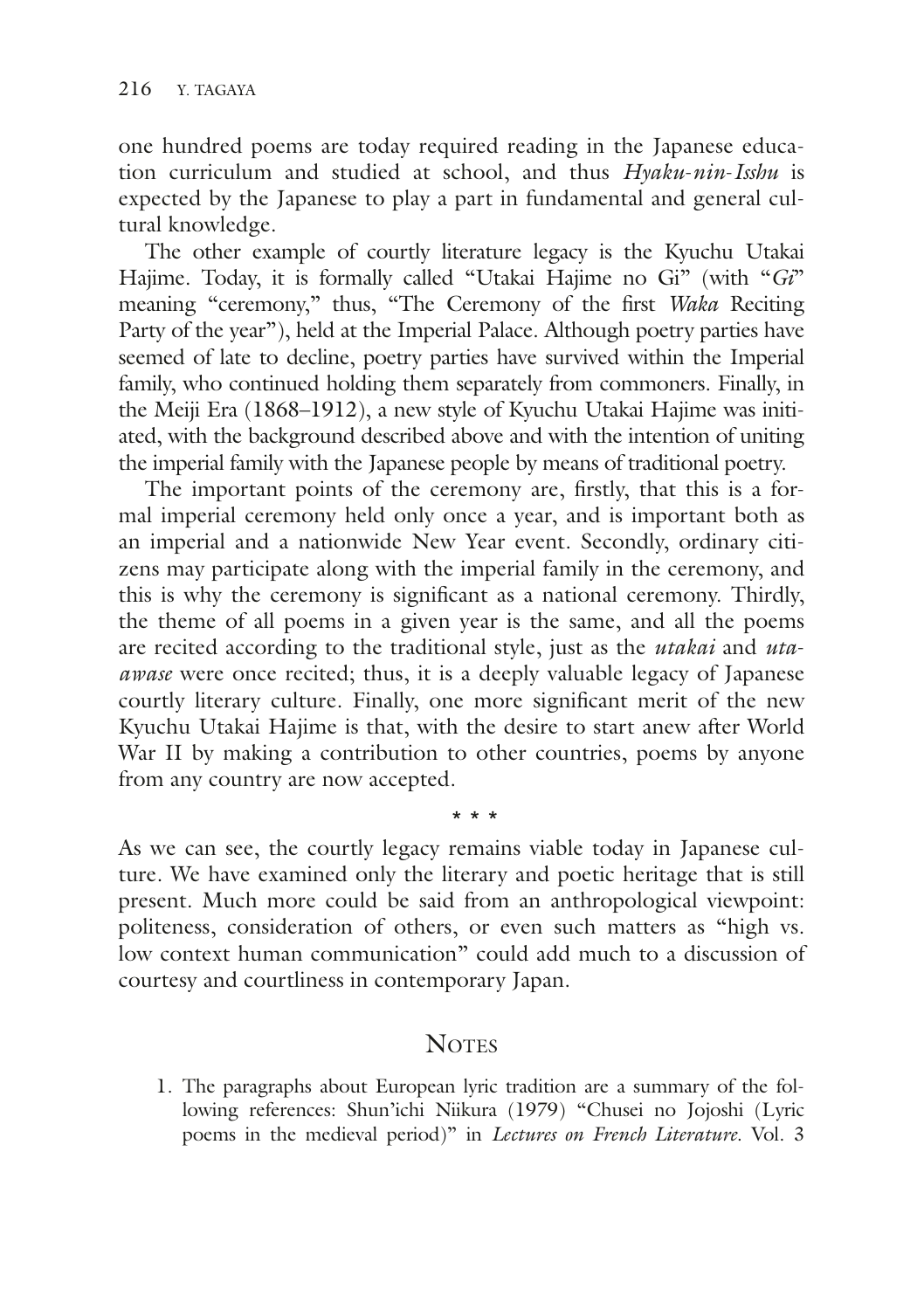in the 6 vols. (Tokyo: Taishukan) 30–71; Henry Davenson (1961) *Les troubadours*. Tr. by Shun'ichi Niikura (Tokyo: Chikuma-shobo, 1972) 10–61; Katsumasa Nakauchi (2009) *Akitenu*-*ko, Giyomu IX*-*sei* (*Guillaume d'Aquitaine IX*) (Fukuoka: Kyushu Daigaku shuppankai) 10–19; *Dictionnaire de la littérature française* (1974) edited by Nihon furansu-go furansu-bungaku-kai (Tokyo: Hakusuisha) 110; 175; 491–492; 715.

- 2. For a general outline of Utakai Hajime, cf. (2005) *Waka wo Utau Utakai Hajime* to Waka Hikoh—(*To Recite Waka Poems*—*Utakai Hajime and Reciting Waka*). Ed. by Nihonbunka-zaidan (Tokyo: Kasama-shoin).
- 3. Text cited: Ichinosuke Takagi, Tomohide Gomi & Susumu Ono 1957– 1962 eds. *Man'yo*-*shu*. 4 vols. (Tokyo: Iwanami).
- 4. Cf. 2005 *Waka wo Utau*. Especially Hojo Nakajima "Kyuchu Utakai Hajime" 13–43; Toshikane Bojo "Waka hikoh no shoyaku ni tsuite (The Roles at the Ceremony of Kyuchu Utakai Hajime)" 7–11; T. Bojo "Futatsu no Utakai Hajime no koto—Edo-jidai saigo no Utakai Hajime to Meiji-jidai saisho no Utakai Hajime ni tsuite (The Two Utakai Hajime: The Last Utakai Hajime in the Edo Era and The First Utakai Hajime in the Meiji Era)" 75–80; Nobuhiko Sakai "Kyoto Gosho ni okeru Wakago-kai Hajime (Waka-go-kai Hajime at Kyoto Imperial Palace)" 57–73.
- 5. Heihachiro Honda, tr. 1967 *The Manyoshu: a new and complete translation, by H. H. Honda* (Tokyo: Hokuseido). Poem No. 3101 "I love the maiden still that at the dance I met./Oh why to ask her name did I neglect?" Poem No. 3102 "How can she tell her name to one,/a stranger. And his name to her unknown?"; Ichinosuke Takagi et al. eds. 1960 *Man'yo-shu III*. Poem No. 3101, 3102. 306–307 Akihiro Satake, Hideo Yamada, Rikio Kudo, Masao Otani & Yoshiyuki Yamazaki eds. 2002 *Man'yo-shu III*. Shin-Nihon Koten-bungaku Taikei 3 (Tokyo: Iwanami) 188–189.
- 6. Heihachiro Honda, tr. 1967 Poem No. 1 "A basket in hand, a good basket,/and a trowel in hand, a little trowel,/O Maiden, you pick herbs upon this hill./Tell me your house,/and your name./Over this land, Yamato, I reign;/over this land I rule./Call me your Lord./Know you not my house and name?"; Ichinosuke Takagi et al. eds. *Man'yo-shu I*. 9; Akihiro Satake, et al. eds. *Man'yo-shu I*. 13–14.
- 7. Heihachiro Honda, tr. 1967 Poem No. 20 "Riding through the purpling feld/roped off for your Imperial family,/you beckon me, but oh my love,/what will the watchman think?" and Poem No. 21 "Oh if I had no love for you,/beautiful as a Violet bright,/would I, alas, sue for your heart,/aware thereto I have no right?"; Ichinosuke Takagi et al. eds. 1957; *Man'yo-shu I.* 21; Akihiro Satake et al. *Man'yo-shu I*. 28–29.
- 8. Ichinosuke Takagi et al. eds. Vol. I, 177; Akihiro Satake et al. eds. *Man'yo-shu I*. 234.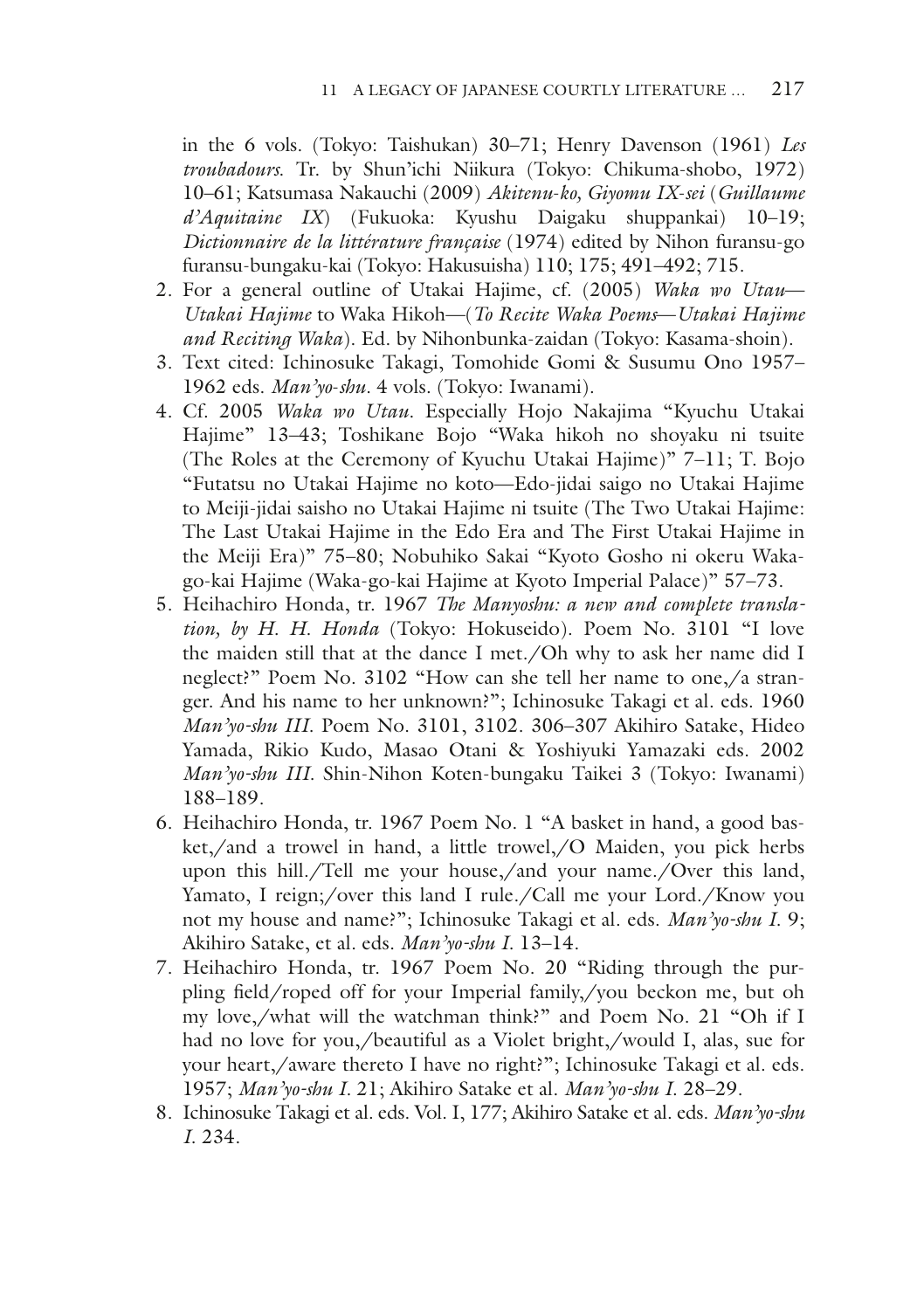- 9. Kenji Kurano (1958; 1966) ed. *Kojiki* (*Records of Ancient Matters*). Kenji Kurano & Yukichi Takeda eds. *Kojiji Norito* (*Kojiki and Shinto Prayers*) (Tokyo: Iwanami) 324–327. Cf. Basil Hall Chamberlain, tr. 1906; 1981 *The Kojiki* (Tokyo: Tuttle) 412–416.
- 10. Cf. Hisao Kawaguchi ed. 1965 *Wakan*-*Roei*-*shu* [*An Anthology of Japanese and Chinese Poems to Sing*]. Hisao Kawaguchi & Nobuyoshi Shida eds. *Wakan*-*Roei*-*shu Ryojin*-*hisho* (*Wakan*-*Roei*-*shu and the Songs to of the Dance of the Dust*). Nihon Koten-bungaku Taikei 73 (Tokyo: Iwanami) 10–11.
- 11. Taro Sakamoto, Saburo Ienaga, Mitsusada Inoue & Susumu Ono eds. 1967; 1978 *Nihon*-*shoki Jo* (*Chronicles of Japan: Part One*). Nihon Koten-bungaku Taikei 67 (Tokyo: Iwanami) 520–523. Yutaka Yamanaka 1972; 1991 *Heian*-*cho no Nenju-gyoji* (*The Annual Events in the Heian Era*) (Tokyo: Hanawa-shobo) 173–174.
- 12. Yutaka Yamanaka 1972; 1991. 37–38; 155–57. 159–160.
- 13. Takeshi Nakata 1996 *Toka*-*Sechie Kenkyu to Shiryo* (*A Study and Materials of Toka*-*Sechie [Feast of Toka*]) (Tokyo: Ohfu) 10–14; 16–18; 41–43.
- 14. Minoru Watanabe ed. 1991 *Makura-no-Soshi* (*The Pillow Book*) Shin-Nihon Koten-Bungaku Taikei 25 (Tokyo: Iwanami) 88. Cf. Takashi Aoyagi 1999; 2001 *Nihon Roei*-*shi Kenkyu*-*hen* (*A Study on the History of Recitation in Japan*) (Tokyo: Kasama-shoin) 96–97.
- 15. Boku Hagitani 1995 *Heian Uta*-*awase Taisei: Zoho*-*sintei I* (*A Compilation of Heian Uta*-*awase* [*Waka Competition*]) (Kyoto: Dohosha) 370–450; as to the above episode, 370–372; Takashi Aoyagi 1999; 2000.57.
- 16. Tsunaya Watanabe, ed. 1966 *Shaseki*-*shu* (*Sand and Pebbles* [*Buddhist Tales*]). Nihon Koten-bungaku Taikei 85 (Tokyo: Iwanami) 240–241 .
- 17. *Sekai*-*Daihyakka Jiten 3* (*Heibonsha's World Encyclopaedia*). 1988; 2005; 2007 (Tokyo: Heibonsha) 257.
- 18. Yoshinobu Kimoto 1979 "*Geki*-*nikki* to *Nihon*-*kiryaku* no Kanren ni tsuite. (*The Diary at the Department of Offce, Geki* and *Abridged Nihongi*)" *Nihon Kodai-shi Ronshu* (Komazawa Daigaku Daigakuin Shigaku-kai Kodaishi-bukai) 92.
- 19. 1928; 1965 *Shiryo*-*soran Maki 5. Kamakura*-*jidai no 2* (*A General Survey of Historiographical Materials of Japan, The Kamara Era Book 5, Part 2*) ed. by Tokyo Daigaku Shiryo-hensanjo (Tokyo: Tokyo Daigaku Shuppankai) 99; Norimitsu Yanagihara ed. 2007 *Zokushigu*-*sho Zenpen* (Tokyo: Yoshikawa-kobunkan) 20; 24.
- 20. Norimitsu Yanagihara ed. 2007. 24.
- 21. Fumio Imagawa, tr. 1977 *Kundoku Meigetsuki Dai*-*1*-*kan* (*A Japanese Reading of a Chinese Cahracter in Meigetsuki [Chronicle of the Bright Moon by Fujiwara*-*no Teika*] *Book 1*) (Tokyo: Kawade-shobo-shinsha.